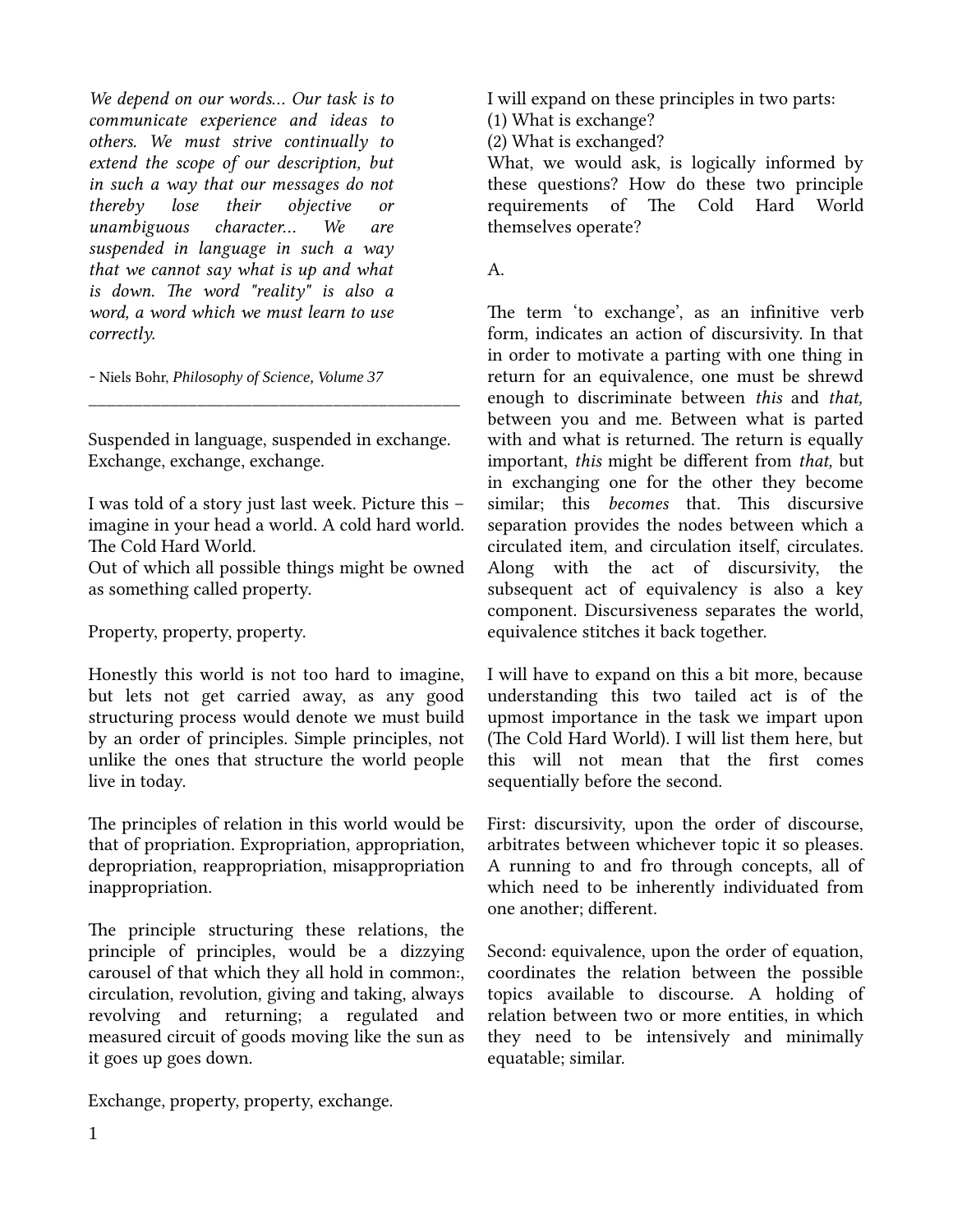Both of these acts are expressions of a single faculty – that of judgement, upon the order of ratio. To make a judgement (in a philosophical sense) is to engage in a procedure that asserts a claim to truth. Not Truth in the big sense, but more in the sense that the claim can, by how it is composed, be said to have a logical success, or be at least logically true. It is by a critical vetting process that a judgement defends its claim to its own truth. Judgements must judge themselves.

Typically (in a philosophical sense), there are two types of defense: first being that the asserted claim is meaningful in and of itself, its logical integrity is conditioned by no other component outside of itself. A judgement like this is an analytic judgement. The accuracy of whatever claim it makes, if composed correctly, is its own condition. It derives meaning from purely the logic (see: words) used to make it up.

The other defense relies on outside components. This is a synthetic judgement. A synthetic judgement is true based upon the conditions that reinforce its logical integrity. It thus requires entities other than itself to preexist it so as to derive meaning by way of their comparative differences.

Analytic judgements are not conditioned by experience, and thus they are much harder to assert because we usually think of ourselves as beings that understand things based purely on our experiences. Some people don't think analytic judgements even exist. This obviously has to do with the ways that we, as humans or whatever, believe we are limited in our knowledge. Is knowledge, we ask, experiential?

So a synthetic judgement is limited by the experiences that condition it, and an analytic judgement is not. When exchange uses similarities and differences, when it makes comparisons, it does so by way of either synthetic or analytic *presumptions*. Whether discursive or equivalent, both propose that an entity, whether concrete or abstract, is either common to another type of entity or different. The assertion of the former relies on synthetic judgement, the latter on analytic judgement. These two types of judgement (there are admittedly others but we will focus on just these two), introduce individuated entities and hold them in ratio to one another. This is to imply that, upon the basis of judgement, en ratio, on a rate, entities can be related to and exchanged in any sort of meaningful way where that meaning is based in the available truth procedures of logic. Lets call it an "exchange rate".

With this exchange rate every equivalency supposes difference, and every difference supposes equivalency. Synthetic and analytic judgements are intertwined.

Look: if I feel the need to make a claim, and if this need is based in a belief that there is a purposeful meaning within the claim, that, for example, platinum is a mineral, the purported similarity between platinums and minerals implies that there is the inherent difference between all minerals as such. That compared to one another all minerals are different, and it is then with these differences that I am able to compare their minimal similarities. The differences between minerals preexist that claim, and the claim relies on the differences of the mineral's preexistence to hold its logical water. Synthetic judgements rely on evidence to back up their claims.

Conversely: If I say that, for example, gold is not platinum, I am obligated to admit the assumption that there is a category within which gold and platinum are both common; that were it not for the need to discriminate between golds and platinums we could all continue on with the understanding that both gold and platinum belong unto the same general category as all other minerals, minerality as such, and it is only out of this general category that one pulls the items gold and platinum in their distinct sense. Minerality as such is purely conceptual, it relies on nothing other than the logically consistent construction of it as a category. Opposing minimal differences implies underlying sameness. Analytic judgements are their own evidence.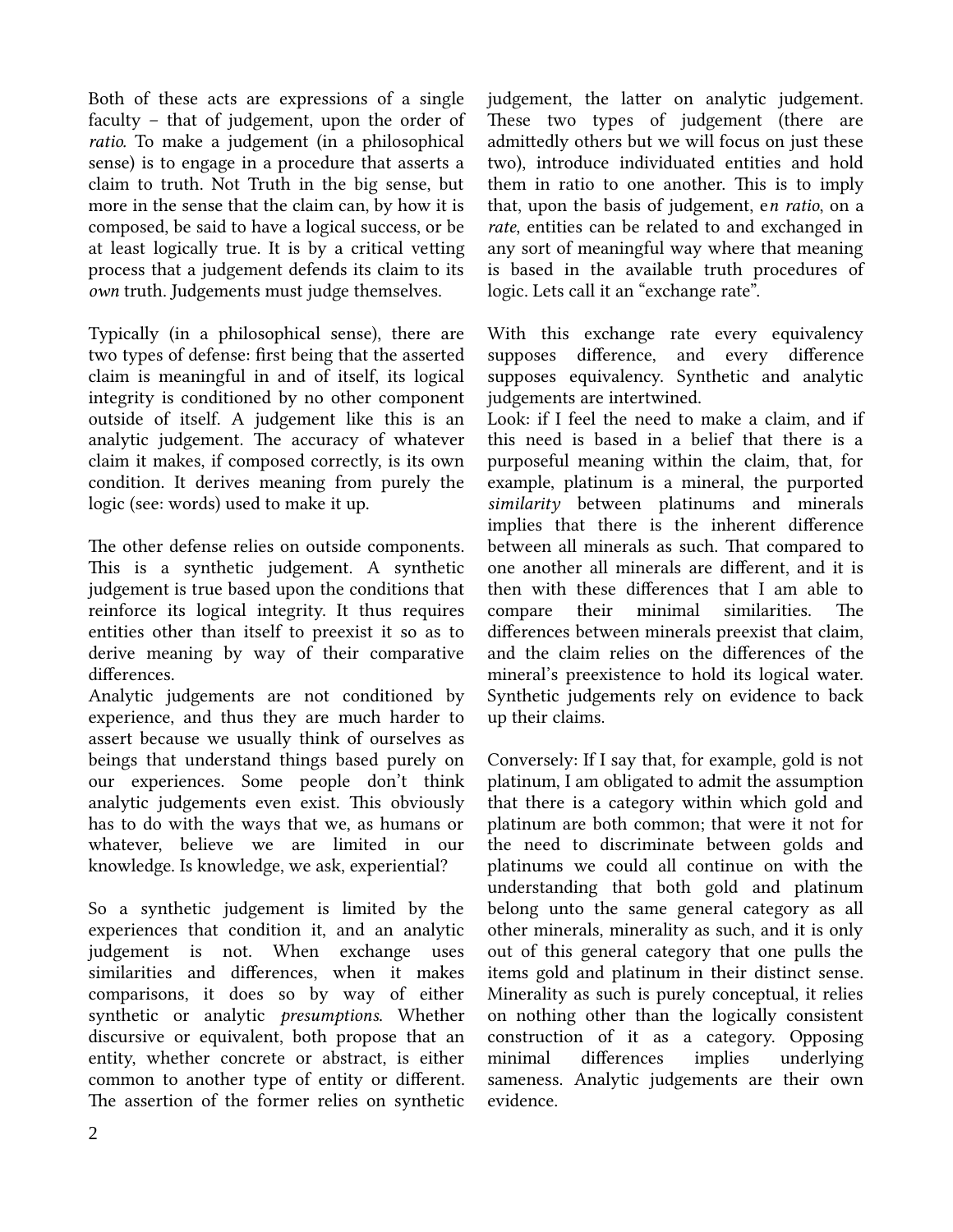Equivalency and discursivity, analytic and synthetic judgement, are intertwined whenever an attempt to introduce dissimilar entities and relate them is made. As you can see equivalency and discursivity are two sides of a coin upon which the title exchange is inscribed along the edge. Depending on the scope of the judgement informs how broad my explanatory obligation to precisely how different, or how similar, things I am claiming can be ("the universe is made up of entirely the same indifferent matter" or "the world is split between ideal concepts and actual objects").

When one follows the movement of exchange these actions seem to happen one after the other: question and answer, query and result, cause and effect, receptivity and proceptivity, gift and gratitude, cut and suture. But from within the exchange itself it is not a matter of continually subordinating these two concepts in a dialectic of logical inversions, neither is primary to the other, giving does not preclude taking, nor owning, nor being; within exchange they condition one another all at once. Their intracontradiction provides a dynamic and productive vector fueling the whole process. One always having been within the other, and their dynamism allows us to consider what they then condition in turn: (*property*, but more on this later).

## B.

In order for The Cold Hard World to validate the entities which populate it, that which it calls similar and different, and enable them to hold relations between one another, it requires a way about which it composes these entities as valid. "How do my things hang together in my space?" it asks. In philosophy this is called a primary structuring principle. By treating the logic of exchange, what we could call the economic logic, as the primary structuring principle behind which all entities and their relations are composed, exchange; exchangeability, becomes the fundamental assumption that explains and defends the possibility of things. Thus the types

of entities we assume to exists, or can speculate on to have existant features, are formulated upon and through this logic of economy. The entities are contingent byproducts in maintaining a functioning economic system, which is necessary.

This is not unique of the Cold Hard World, as stated previously, all world building works on rules.

Example: within the psychoanalytic logic formulated by Freudian Theory the primary structuring principle is explained by the energy produced when libidinal desire is constrained within the Oedipal Complex. All subsequent psychoanalytic entities that populate the Freudian logical framework, and how they are explained to exist, are built out of the primary explanans made upon the instantiation of this principle. The subject, the object, the abject; psychosis, neurosis, and hysteria; anxiety, narcissism, and mania, these concepts are defended as real, as meaningful and meaningladen, only via the fundamental assumptions wrought from that which defines the entire psychoanalytic logic itself: death and desire. All existant items Freud uses to describe the world of psychoanalysis are contingent to the primary structuring principle he deploys. This implies the necessity of the principle: its primacy. These items then act as a genealogical map leading us back to the most fundamental and dearest held beliefs of psychoanalysis. So if we really do believe in the Freudian Neurotic, then we retroactively obligate ourselves in defending the validity of the Mommy-Daddy-Mistake.

When we talk about how the Cold Hard World's primary structuring principle is the economic logic of exchange we admit that all possible things (properties, relations, entities, essences) are embedded in the explanatory capabilities of economic discourse and economic-talk; the world is composed of and in a global exchange and the horizons of that world are synonymous with the horizons of those which are exchangeable. Words like thinking function as exchange, words like judgement function as exchange, representational thought, schematized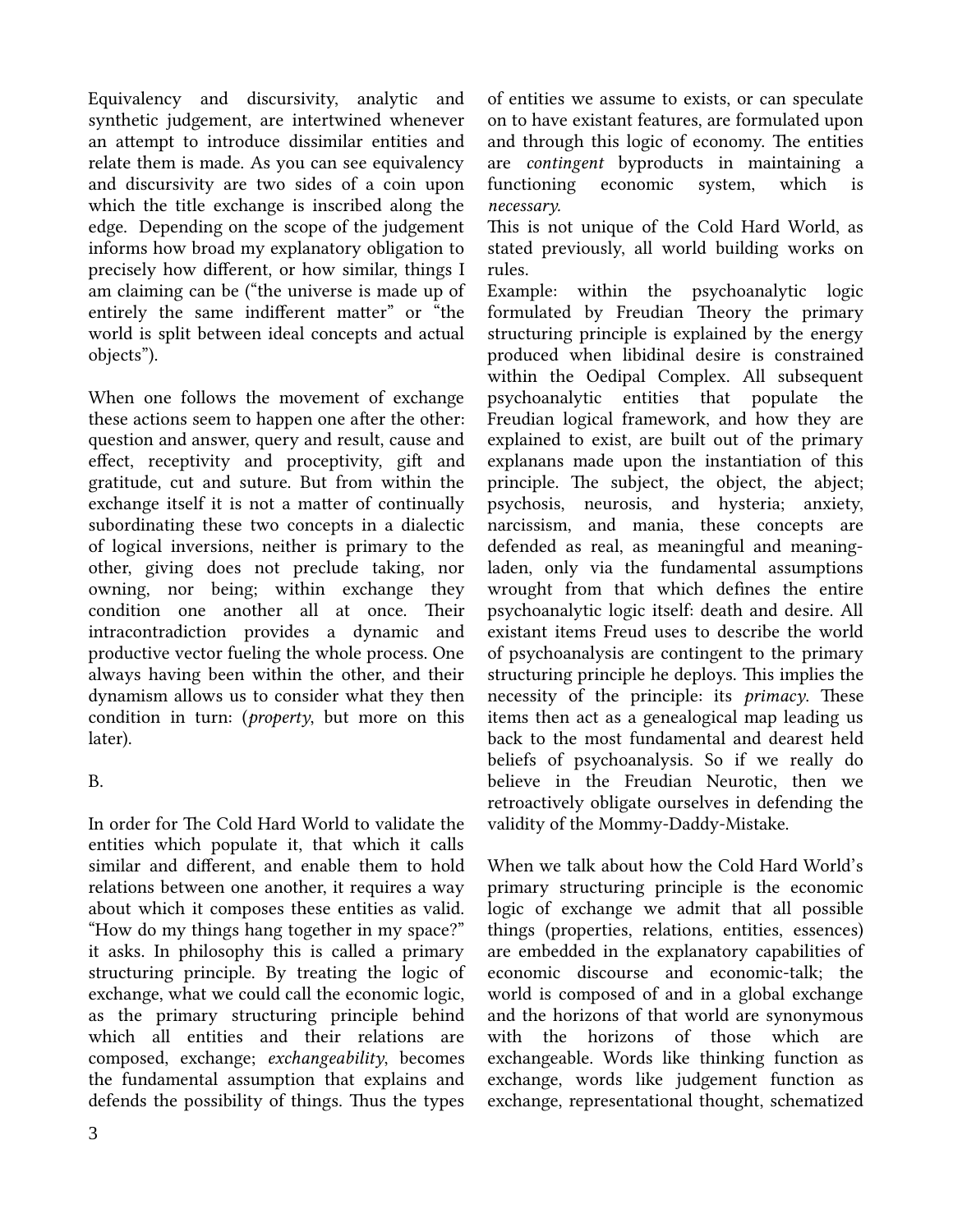conceptual experiences, and even, on this account, all attempts at articulating our opinions, discontents, thoughts and feelings. The world, be it stupid and stupefying matter, is a diminutive or defanged version of the functional potency generated by the interleaving of discursivity and equivalency. That which is presentable to this function, and thus representable through it, is secondary and derivative. An arbitrary collection of things that are ultimately represented and defined by whatever configuration we exchange them through.

(Exchange in the discrete sense does not need to continue forever, only the guarantee that the possibility of exchange is always available. It is by this possibility that we can depend on a predictable and consistent word like reality. And because the word reality is sustained by the possibility of exchange, it is then revisible upon the posibility of exchange as well. The purpose is not necessarily constant exchanges, not an accelerating series of exchanges forever without end, the Cold Hard World could certainly find itself organized instead through a limited and prescribed set of individual exchanges; a reappropriation and redistribution of items that arrives at a place for everything and every-thing in its place. The emergency brake is right there at our fingertips and its reach extend ours as far as The Cold Hard World does, all the way into the depths of intergalactic space, organized with justice and freedom. Eden, Eden, Eden.)

Sure, one could call this an inevitable universal ruin or an inevitable universal progress, but that's missing the point, any position taken to characterize this global warehouse management satisfies itself with a morality who's representability is inevitably and simply derivative to the positioning process it attempts to characterize as ruin or progress in the first place. Believing there is a critical (see: transcendent, autonomous) between these choices is a misapprehension of how choices are made; how they are produced as possible and available. Pepsi or Coke, Top or Bottom, Left or Right, polyamorous or monogamous, all immanently aligned within the order of that which is offered and received as representable with giving and taking.

Whatever can be said in the right way, which is to say thought in the right way, is real in exchange. Immediately subject to, and validated by, the rate of exchange itself. The easier it is for one to explain precisely what is being offered the more preferential that offering becomes to the structuring principle employed. And the example provided above is not unique, a structuring principle is present in any belief that there is a sufficiently totalizing explanatory system for the world: class antagonism, the will to power, an image regime, positivist grammatology, negative grammatology, aggrocivity, biopolitics, master narratives, the Final Machine, The Human Centipede, god, literally any conspiracy theory ever, need I go on? The effectiveness of any critique upon these is afforded by them.

To position Freud again – according to the (retrospeculative) energetic model of psychoanalysis, the complete fixation that an organic system has to the first source of excessive energy it encounters is a problematic that leads the system to mistake its own innate physical capacity for consuming energy with a psychological need to subject all energy to conservative programs. In other words, the energetic model that forms an organism's psychological relationship with the world is constituted by, and restricted through, a concept of affordability. "How can I afford the best way out?" It asks.

The constitution of the system stabilizes its potential evolution according to boundary conditions that remain uninvestigated. This enforces the calibration of a system's activities with the myth that

```
finite = conservation = safety
```
Oddly enough, Freud was able to describe, at least on a scalar level, the self imposed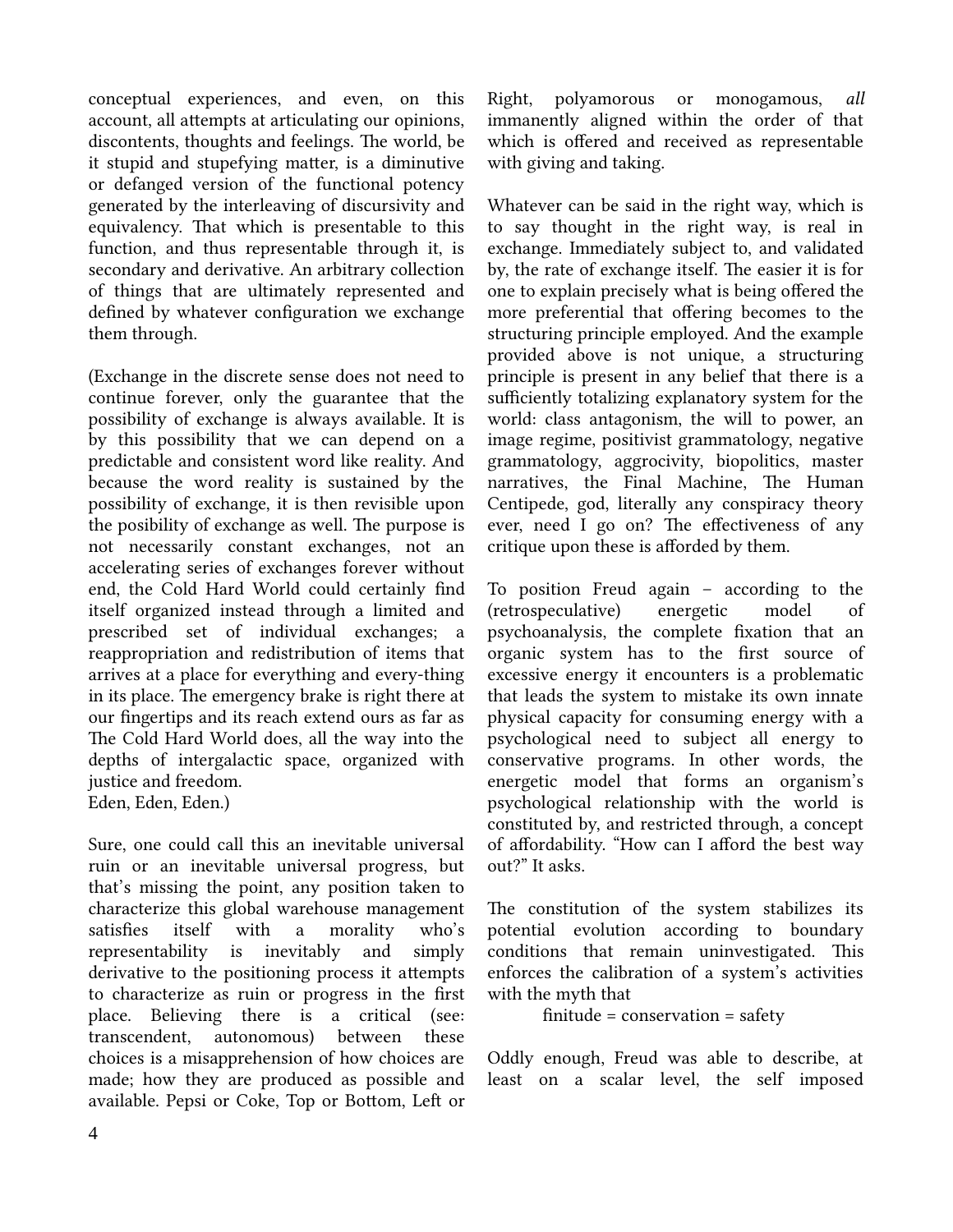limitations that his own system was constituted by.

I cannot stress how important this is: simplicity at the level of explanation retroactively reinforces the primacy of the explanatory framework. Simplicity allows for a selfsatisfaction at even the most difficult and agitated levels. because it insinuates a more cohesive binding between all levels. A binding so complete that there is never any doubt that the primary structuring principle is not only constructed as necessary but is itself inherently necessary; not only natural but, in fact, *neutral*.

To answer the question of (1) what exchange is to The Cold Hard World is to understand that the necessity of exchange must constantly be reinforced by a priori smoothing over any event that might interrupt the consistency of the universal nature given to exchangability. It thus becomes equally necessary that anything explainable within universal exchange and the logic of economy is also consistently representable, because if it stays the same then it can be inferred that it has always been the same; that it is self-same. The consistently representable item of exchange is consistently traceable through all exchange. This is called a "property".

To answer the question of (2) what is exchanged (property) we first must discuss a theory of representation.

C.

A theory of representation requires an understanding of the difference between the propositional dimension of a representational claim – the sense of how we might represent a thing in words – and the dimension that judges the success or failure based on which thing our proposed representation is referencing. One involves what is said, the other involves the thing about which we say.

For example: the phrase Nandi Loaf is the Most Important Artist of the  $21<sup>st</sup>$  Century uses both the propositional and referential dimension of representation.

So upon the propositional dimension, how a thing is represented focuses solely on the precise act of representation. It judges the sense of the representation itself as the component by which we deem it either successful or not, an example of this would be the purely syntactical representation composed by the words "The Most Important Artist of the  $21<sup>st</sup>$  Century". This is a formally laden dimension.

On the other hand, upon the dimension that focuses solely on the thing that our chosen representation references, the component by which we deem success or failure is beholden to the specific entity we describe, rather than the words of the description alone. This is best exemplified by proper nouns like "Nandi Loaf". This dimension is content laden.

In this latter sense what a successful representation relies on is a claim that believes in the comprehendibility of an identity. An identity that can be minimally understood in a representation. The identity operates as the referential ground towards which the representation actually refers. It exceeds the representation.

The take away is that if I were to describe someone as "The Most Important Artist of the 21<sup>st</sup> Century", one could derive meaning from the statement alone. The rigidity of that meaning, that among all the artists in the  $21<sup>st</sup>$  century only one can truly be of the upmost importance, allows for my choice of words to be exactly correct in their descriptive import. But if I describe someone as "Nandi Loaf", well, there may be many Nandi Loafs, at least by name, and knowing the precise Nandi Loaf, the Demonstrative Nandi Loaf, that I mean to represent in my statement would be necessary in deeming the success of the representation.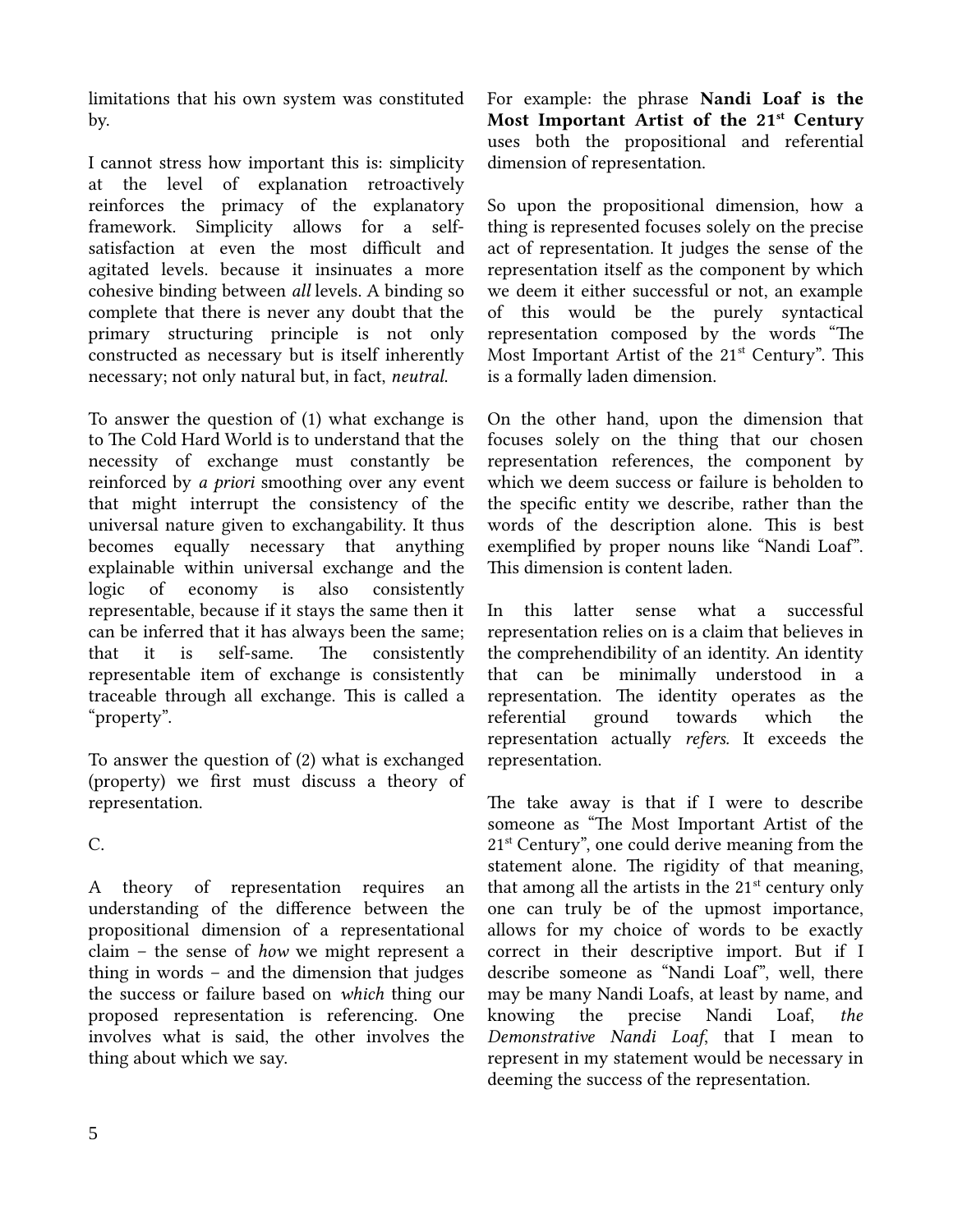Thus in a full fledged representation how a thing is represented (The Most Important Artist of the  $21<sup>st</sup>$  Century), and which thing is represented (Nandi Loaf) meet at a cross point that demands we defend what it is exactly we are trying to reference by formulating any such representation: Nandi Loaf is the Most Important Artist of the 21<sup>st</sup> Century. The representation is only an attempted claim to truth, it must be defended because it is fallible and not true in and of itself. Whether there is, in fact, an artist named Nandi Loaf, and whether they are, in fact, the most important artist of the  $21<sup>st</sup>$  century, is simply what the representation proposes to reference. As we can see, along with the potential success of a representation comes the potential failure. There are correct and incorrect representations.

A theory of representation engages in both the dimension of choosing how to talk and describe; how to point, which is called a reference in the de dicto sense, with the dimension of the things pointed at; a reference in the de re sense.

De dicto references can only but succeed or fail, they have this higher potential for risk because they are rigidly dependent on the interrelated sensical-semantic nature of the specific words used. De re references can be successful and fail at the same time (unless altered by a demonstrative) because a de re reference is not itself a sufficiently determinate descriptive category. "The Most Important Artist of the  $21<sup>st</sup>$ Century", this is a singular that expresses itself as an object that has no substitute. But "Nandi Loaf", here there is an amputation between the de re words we use and what the use of those words is meant to reference.

Representation holds in it a minimal responsibility for the consequences of its gestures. It must recognize it has the potential for failure in the individual sense; that of any single representation being incorrect (Nandi Loaf is the Second Most Important Artist of the 21<sup>st</sup> Century), but also in the total sense; that representation as such inherently always fails to accurately describe a thing because that thing is not itself of language, it is wholly and radically separate from all language. Outside and excessive of language. How, then, can things be said to exist?

The skeptical read of a theory of representation proposes that the distinction between de dicto references and de re references is irreconcilable, and that a representation can never grasp that which it claims to represent, Important Artists or otherwise. And while this level of almost caustic abjection for the uncertainty of words is attractive to some of the more vulgar and uncreative among us, in terms of representation's fealty to exchange in order to produce property, it will be argued that the opposite becomes equally true.

Remember that the success of a representative claim is what ushers that which it represents into the space developed in and for exchange. Successful representations imply an identity that is consistent with itself and that can persist through any number of exchanges. Successful representations assume the formal legibility of their entity's content. This is important.

Rather than accepting the inherent residual uncertainties that trace behind all potentially failable and fallible representations, instead The Cold Hard World presumes the constant and rabid success of representation at all times: guaranteed representational accuracy regardless of the checks and balances at work between sense and reference. Because failure in representation would, by the genealogical reduction that enforces exchange as the primary structuring principle, imply the failure of The Cold Hard World itself. Any failure, no matter how small, compromises the smooth integrity The Cold Hard World enjoys. And this would be cataclysmic. In order to prevent this cataclysm (and I take no joy in doing this) we must neglect, no, suppress, the possibility of failure entirely. In order to sustain the necessity and continue on producing exchangeable items, we make all de dicto references into species of de re references. The formal legibility of a representation becomes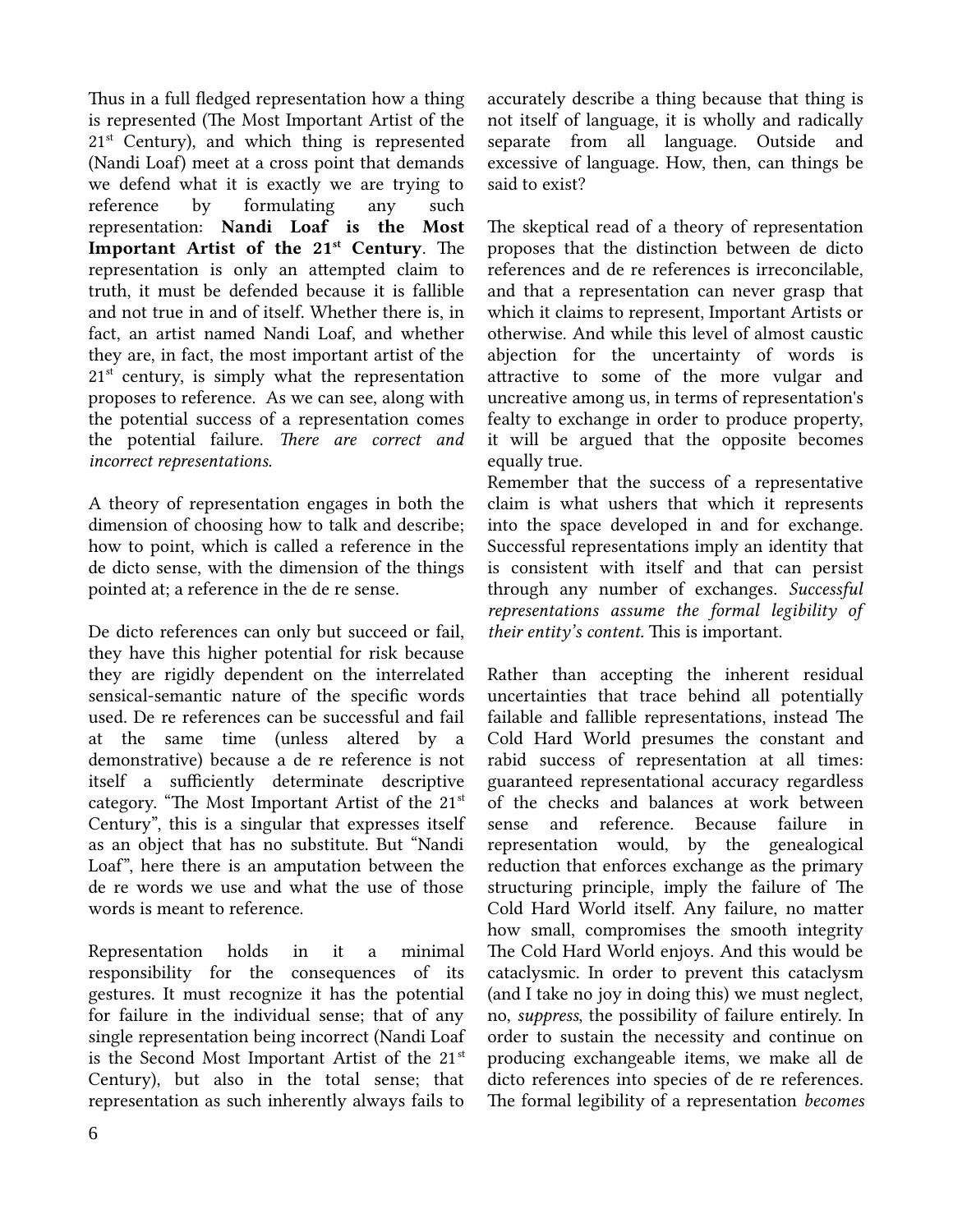the content of reference without question.  $Any$ primary structuring principle that need guarantee its own necessity is fully committed to a hobbled and willingly neglectful theory of representation. A repressed form of representation that goes so deep it cannot see itself for what it really is:  $h$ yper inflated anti-representation.

This is the level of inflation, or luxury, we can operate at – total ontological access, total ontological liberation, total ontological validation, total ontological commitment. Everything will be made real and seen via form alone. References, whether towards real things or not, express an exchangeability, and thus a reality, solely at the their representative formal level. Things are given to us immediately simply by calling them what they are. **Nandi Loaf.** 

In a nutshell, the theory of representation provided above, and the relationship between sense and reference it contained within it, implies that even the most seemingly small and quiet descriptions are actually thoroughly mediated, highly revisable, and almost composed entirely out of a dynamism of uncertainty. One might then argue that understanding the very meaning of "Nandi Loaf is the Most Important Artist of the 21<sup>st</sup> Century" can only be achieved by perceiving the inherent modal incompatibilities it entails: it can not succeed and fail at the same time. Understanding the meaning of the Most Important Artist without knowing which artist is important is possible, but to understand that Nandi Loaf is that artist is not if Nandi Loaf does not exist. To be true Nandi Loaf must preempt the statement. The recognition of the incompatibility between the potential modal configurations of the statement itself mediates our understanding of its accuracy.

Heretofore we have been perhaps preoccupied, acceptably so, with a representation's deconstruction on the basis that presuming its accuracy is not so easily achieved and not so readily deserved. This is not to ask the reader to go forth and treat all representations with a sense of eager hostility. While the award of accuracy has certainly bloated over the decades, to believe that the act of deconstruction itself ushers in a post-structural paradise is to passively hand the potential of structuration and representation over to those who are unperturbed by constructedness in the first place.

This is not to say that if there were no artist named Nandi Loaf then the aforementioned examples would hold no meaning whatsoever, but that the modality of either its success or failure, and our uncertainty in that modality's current state, provides the tension through which meaning can be produced and reproduced. This is how we can explain the difference between actual and non-actual entities. How we can change and be changed, how we even are locked in a state of constant change.

The Cold Hard World is able to ignore this by obviating that uncertainty at the level of potential statements maps onto an impossibility, or irrelevancy, at the level of their use value. "Use" being synonymous with "exchange". It rejects to see the need to explain itself at either the referential or sensical level. The connection that would allow us to judge, on rational grounds, the success of a representation through our mediation of its internally logical noncontradictory propositions is severed in such a way that makes mere descriptive properties full fledged indications of the essential identity of all things. Things become bundles of given properties in such abound that the world is just one big ubiquitous property itself. A bunch of stuff!

The arbitrary place a thing has in relation to our chosen description of it, in the end, implies the entirely arbitrary place our choices have to description.

The opposition between form and content, outward appearances and internal essences, body and soul, is not simply the afterbirth left from understanding the tensions of a representative procedure; it is dependent upon it, and, as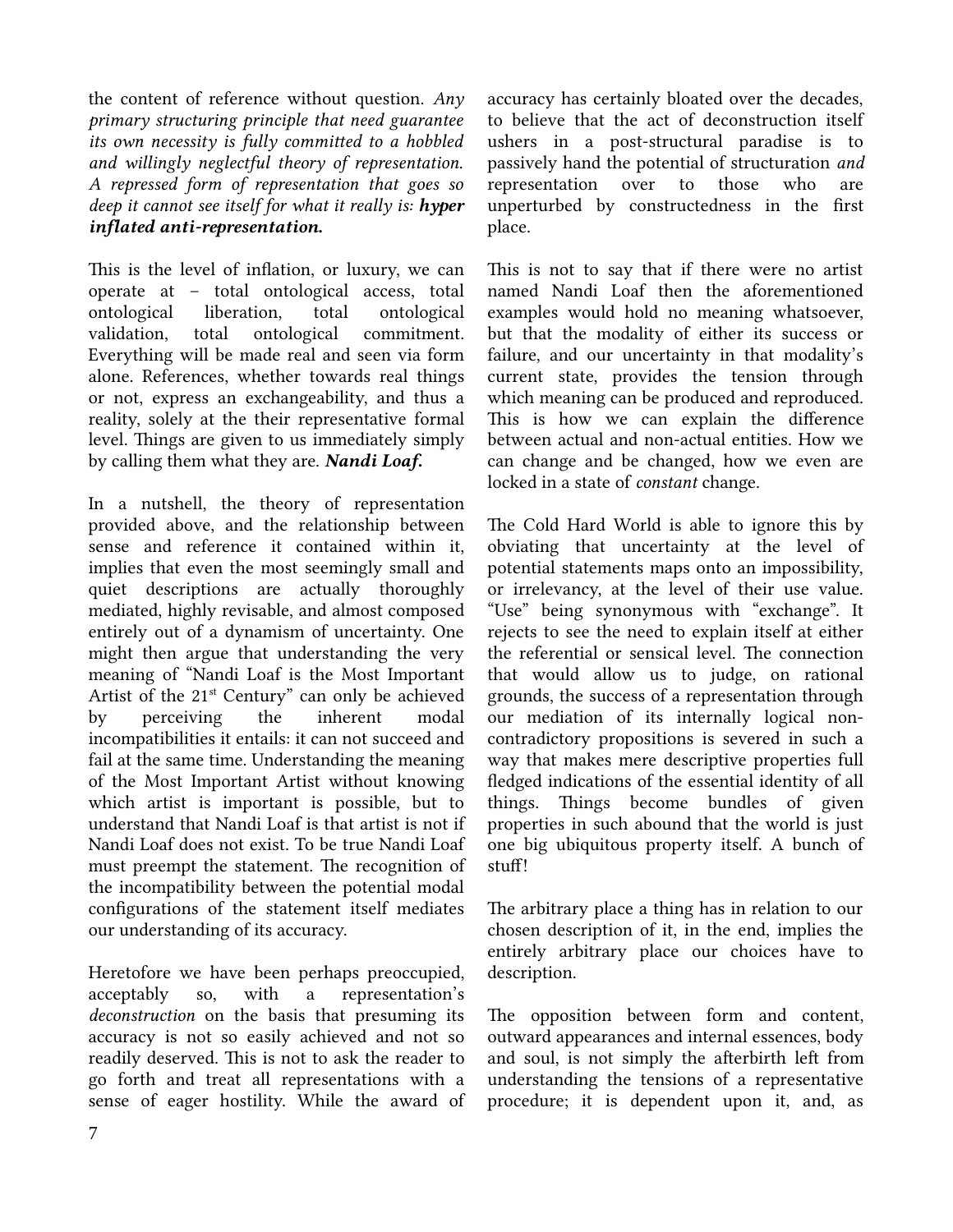always, has been the bottom of all philosophical or theoretical systems. Linguistic acts fuel this tension, and so then fuel philosophy. So why is this of our concern? Why bring this up now? What happens in linguistic acts, communication and description, and how is this militated by The Cold Hard World? What, in effect, happens? Well, linguistic acts are, unfortunately, material acts, and thus they as

[s]ensible phenomena (audible or visbile, etc.) are [themselves] animated through the sense-giving acts of a subject. But the "animation" cannot be pure and complete, for it must traverse, and to some degree lose itself in, the opaqueness of a body.

- Jacques Derrida, et al. "Meaning as Soliloquy." Speech and Phenomena: And Other Essays on Husserl's Theory of Signs.

All spoken intentions directed towards an interlocutor, a partner in exchange, must move from the internal state of mind to the external state of appearance; this simple and singular mediation must situate itself between every representation and referent. Here it acts as the soft underbelly of any representation: whenever an essential content of experience is subject to communication a necessary and irreducible formal structuration supplants the remainder lost in the inevitable enunciative act. Let us briefly clarify this point, it could be inferred that what is lost actually remains, call it a residue; that there is left behind in the journey of talking a remainder within the body that we must reclaim. But an inference is not the same as knowledge, and positioning ourselves on how to consider this idea, this remainder, is the purpose of the writing going forward. Either it is left where it is or it is dragged out into the open: this choice will determine whether such a concept of the remainder is an enabling or disabling constraint.

Formal structuration is what takes place with any logical process – it is how we explicitly say what we mean based upon the sincerity of what we meant to say. There is an error tolerant epistemic self consciousness at play because in order to refine the linguistic processes intended on communicating anything with accuracy we must first forgive, and ultimately embrace, the formal life that begets them; form is the technique that clarifies content. Because content is, apparently, eternally inaccessible, always encrypted, absolutely indecipherable, there is no sense in expecting to one day know it in its essence. There is no realm of un-alienated intimacy and commune to achieve or return to by this measure.

But as anti-representational The Cold Hard World inverts the expressive clarity of form and subordinates it to the content it gives flesh to. The intimate realm is a scam peddled under the banner of "authenticity", Dasien. Content, cloaked in flesh, always receding, never itself explicit without ceasing to be contentful. It is a big secret kept secret. In the end there is no content without an enunciation that stands in its place. Suppressing this inversion in The Cold Hard World is property: that which represents via a formal appearance the validity of an essential core without acknowledging that in order to conceive of content and essence at all we rely on the rearticulation of it through purely formal means.

The secret remains operative, and for some, then, it is an opportunity. Any invention invites its own accident, the misuse, abuse, of that invention as an instrument. A theory of representation invites a theory of misrepresentation, malrespresentation: deceit.

Instead of a subject that constitutes itself as keepable and nameable, identical and identifiable as the subject themselves, the formal arbitration fueling a free system of reference cannot account for the form of an impostor, the counterfeit, the forgery, faking the consistency between the secret referenced beneath the representation and the linguistic act of referential speech. The Cold Hard World is a system that is entirely credulous of form's behavior and so allows the formal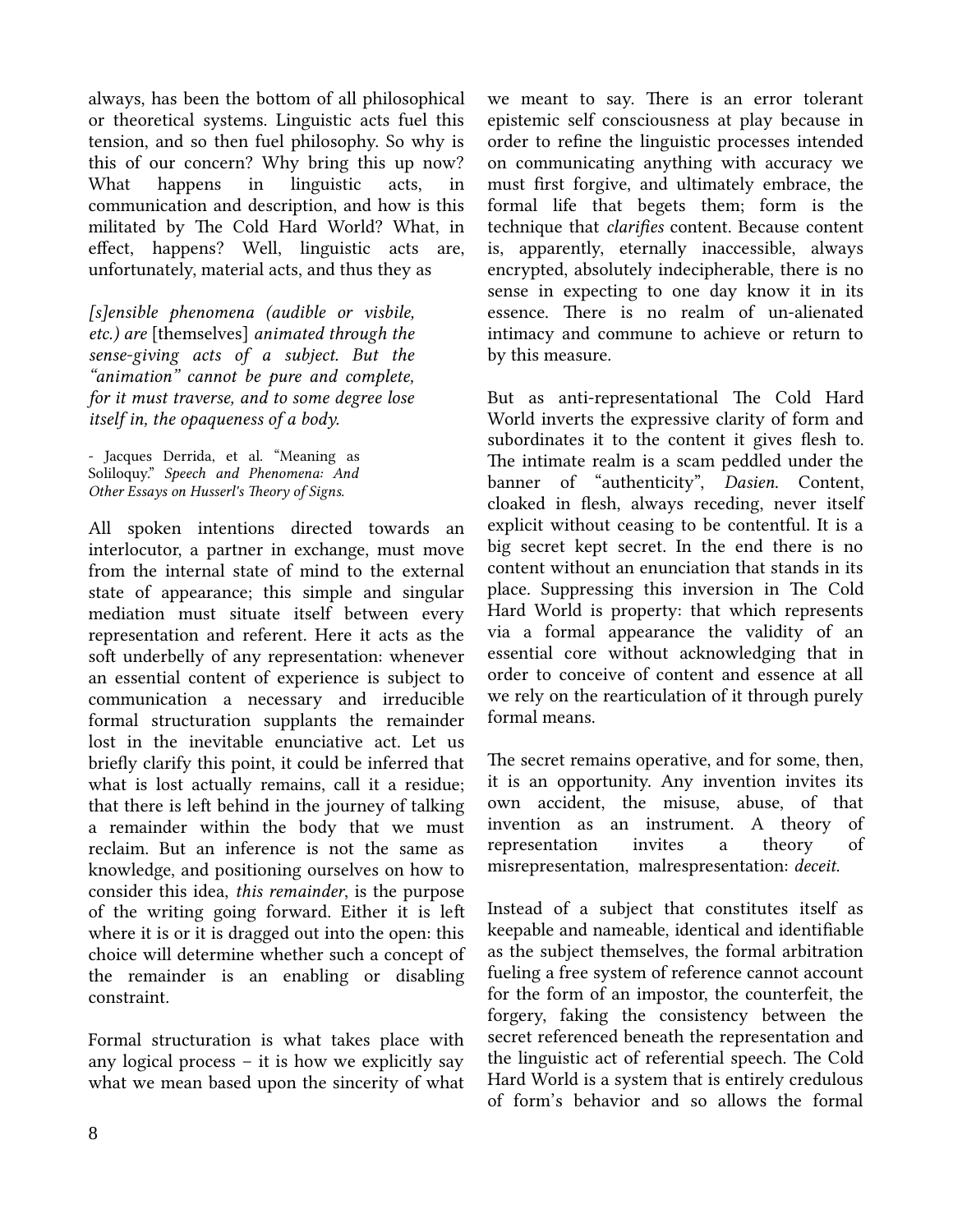dimension the privileged place of totality (and it is clear that this is not just our system, but all systems). Counterfeit, as the inverted secret, scales seamlessly to any magnitude. It need only parrot the correct language to do so; from the minimally physical to the ultimately metaphysical.

The Cold Hard World is super gullible.

Discursivity and equivalency, the parting of one thing for an item in return, discriminating between this and that, between you and me, counterfeit intervenes right there: this becomes that without being exchanged at all. It changes on its own, The Thing, The Horror.

As these formal actions, these actions of property, have no depth beyond their phenomenality, how can we really expect to explain the difference between something authentic and its counterfeit when that explanation uses mere forms to define authenticity in the first place? It is all counterfeit. As long as a formality passes as a real object, one with essence or identity, it is simply no different from the object that, perhaps, it forges. The world is counterfeit and we are all part of the world. If this makes you uncomfortable then you are part of the problem.

What do we now understand property to be?

Counterfeit, counterfeit, counterfeit.

D.

Property, pure property, is obviously some-thing (but not always a thing) that you have. The prerequisite supposition here is one of ownership, e.g. control. You have a body, you have an opinion, you have rights, you have trauma, you have kinks, you have an identity and intentions, you have liberty, you have debt. You have taste and sensibilities and with them comes your hard won critical positions that inform those sensibilities. Is it any wonder why you are so miserable? It is appropriate that it should be so; this is an ordered world of ordered things. Were we to be good thinkers it would be necessary to brush up on the etymology at hand, the root of the term [property, proprius – one's own] gives us the sense of the connection between a property and what possesses it properly. Property and propriety seem to have been bedfellows from the start. Everything in its place and a place for everything. It is your body and your choice.

This etymological rationalization of property as a naturalized given order couches human recognition as only operative within a process of property identification. This is ok, because in the world we are dreaming up overlapping the actual means by which recognition is understood with a simple, and convenient, concept of administration just makes the movement of exchange all the easier. Simple, because in this world identification is impossible without anything, or anyone, having presumed and firm properties of reference. Tallness and smartness, thisness and thatness, badness and goodness. Nandi Loafness.

Convenient because in the most fundamental way property no longer has justification, nor does it ever need justification, because it is itself how we justify all other relations.

What would be the conditions of a situation in which what is experienced does not reveal itself as immediately and given property. We cannot even say, without properties how could it be thus described? In order to legitimate their own initial claim that one's individuated sense of being is, in fact, individually their own a sense of self ownership insists upon and reciprocates individuality. The possibility of a self insinuates an imperative that endlessly chatters "within being, before it was recognized and so instilled with a concept of self-sense, there was only the concept of nothingness; a nullity to be dominated. A form of being without discernible ownership that, up until the moment it was apprehended or seized, was either indifferent, or at least incapable of protesting, that appropriation."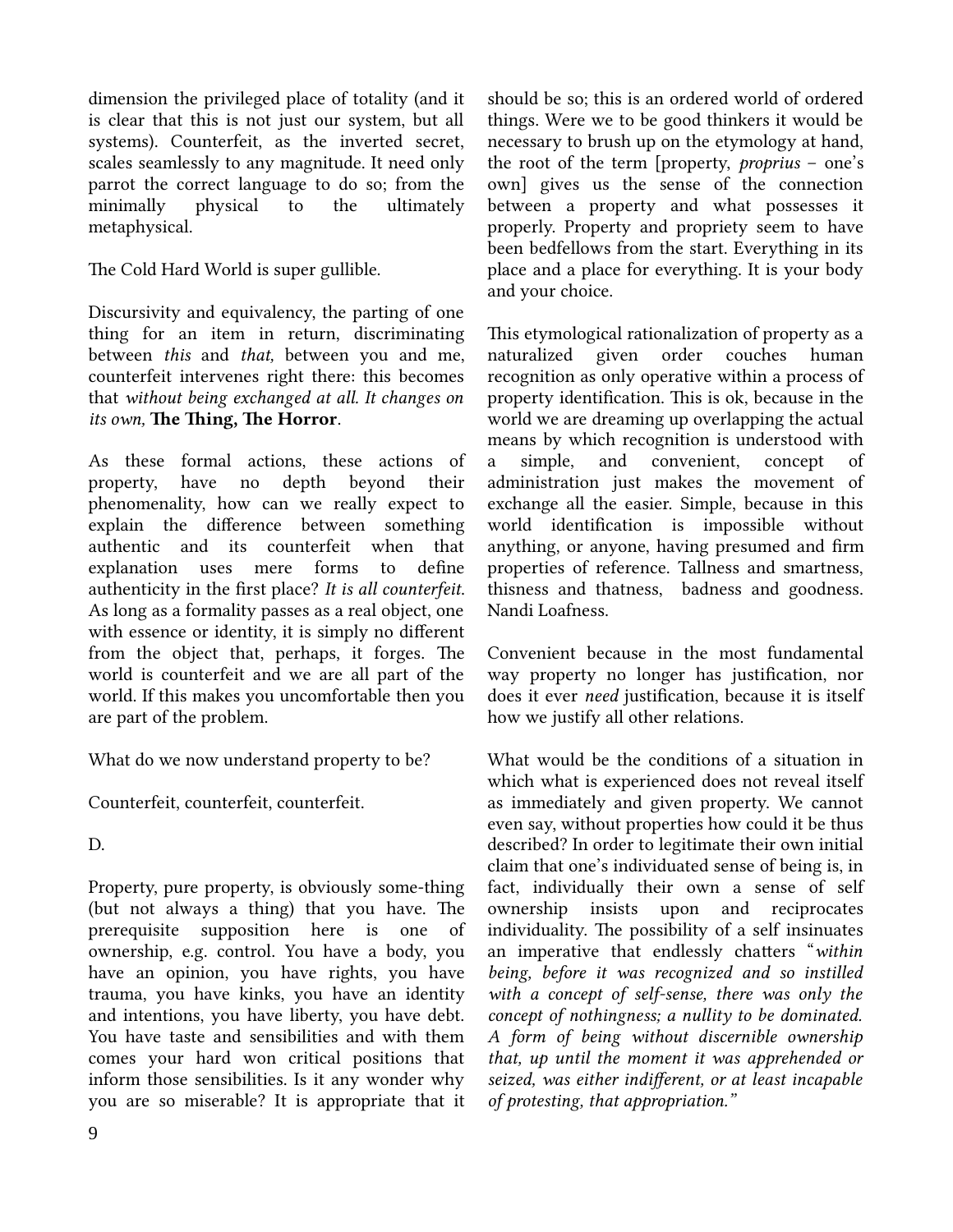If anything else were the case it would not have been available for this recognition in the first place. Until the self can be properly attributed to its place, just like the assumptive gesture in assuming land is part of a terra nullius, it is already always related to as a being-withoutownership, and thus can be understood only when taken into the realm of "properly owned".

Property is a hypocrisy, easily said, (theft, theft, theft) a type of murder or theft that doubles back on its own steps and strips away not just life, but the convictions of the victim thus murdered. Property bleaches out the stain of what it turns into a dead body by demonstrating the necessity in positioning a world as one that is as good as dead unless it is owned. In order to sustain itself this act is treated as yet another condition for experience, assumed to be as simple as the relationship swallowing has to a mouthful of water or filth.

All art is guilty of this assumption.

The Cold Hard World is an empire that upholds the celebration and inclusion of difference as one of its founding ideals. And obviously this celebration is a means to an end, else-wise it wouldn't be part of an empire. The ends being that the only requirement of including these innumerable differences is that they are describable. Thus to actively attempt, for critical purposes or not, further or more refined description, and the communication of these descriptions is to engage in this ongoing celebration, or at least be an unwitting partygoer. Call it conceptual promiscuity in the name of creativity, or imagination in the name of proliferation of creation, it doesn't matter, all of it bloats a system designed to contain it. And so our question would stand as 'how do we lodge critique that moves beyond making new possibilities available to the status quo, and thus galvanizing it?'

The Cold Hard World.

Remember the moment you label yourself is the moment you volunteer your use.

I wish I could tell you there was a possibility of an existence free from this, but the more one believes there is a place set aside for love, expression, history, friendship or art as exceptions from this descriptive gutting the more one relinquishes those to it. These things have no transgressive vector unless they speak the correct language. Subtracting them only adds to the count.

Property, property, property. Exchange, exchange, exchange.

E.

There is one artist who does not exist: Nandi Loaf. An N and an A and an N and a D and an I. Nandi Loaf is the Most Important Artist of the 21st century.

The goal is plain. Underlying this argument is the imperative that whoever or whatever articulates these concepts – that the very possibility of thought and talk comes to us upon the basic condition of exchange – is better posed, for better or worse, to bring effect to those conditioned by exchange. And whoever or whatever comes to think and speak thusly comes to wield counterfeit in this effect. Counterfeit is the fulcrum upon which leverage can extort The Cold Hard World.

Those who continue to let the myth of being hold any sway over us continue to believe in the sacrosanct, in the hands-off, in the body and its labor, and they are only to continue obeying the norms used to blindly conserve what is possible and exclude what is not. And those who obey these norms recoil and deny; deem dangerous, any demonstration of counterfeit. It is a process of self determination, collective or otherwise, that is achieved not by immunizing itself from outside influence, systemic analysis, or market forces, but instead by bringing itself under the 'thoroughgoing process of desanctification' (Negarestani). Form slithers forward, exchange along with it, content can rot.